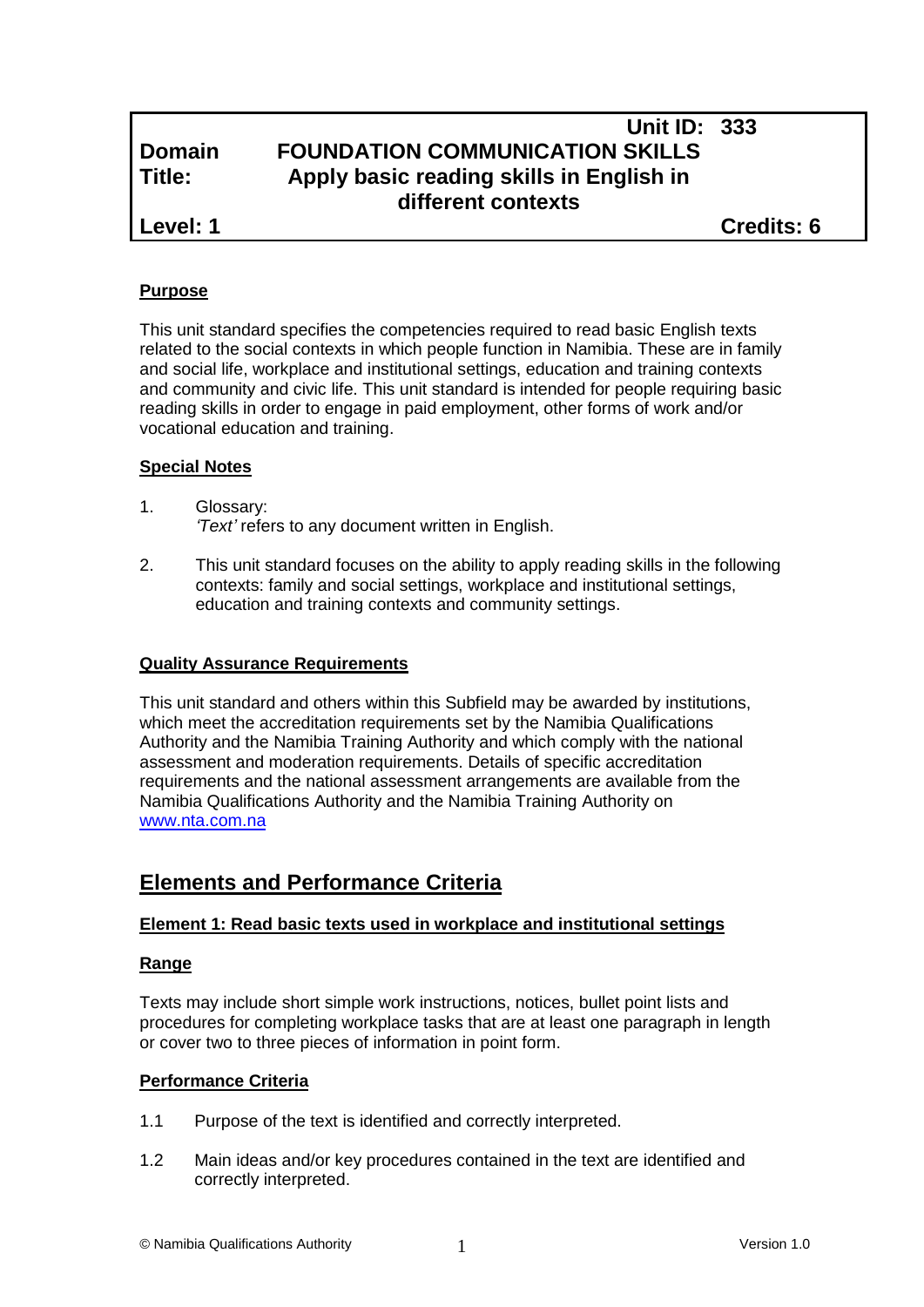- 1.3 The meaning of keywords and phrases in the text are correctly identified and interpreted.
- 1.4 Opinions on the text or on its subject matter are expressed in a clear and simple manner.

## **Element 2: Read basic texts used in education and training contexts**

#### **Range**

Texts may include short lists, notes, reports, bullet point lists and explanatory texts that are at least one paragraph or cover two to three pieces of information in point form.

#### **Performance Criteria**

- 2.1 Purpose of the text is correctly identified and interpreted.
- 2.2 Main ideas and/or key procedures in the text are correctly identified and interpreted.
- 2.3 The meaning of keywords and phrases in the text are accurately identified and interpreted.
- 2.4 Opinions on the text or on its subject matter are expressed in a clear and simple manner.

#### **Element 3: Read basic texts used in personal, family and social contexts**

#### **Range**

Basic texts may include short personal notes, bullet point lists, diary entries and personal letters that are at least one paragraph or cover two to three pieces of information in point form.

#### **Performance Criteria**

- 3.1 Purpose of the text is correctly identified and interpreted.
- 3.2 Main ideas and/or keywords or phrases contained in the text are correctly identified and interpreted.
- 3.3 The meaning of keywords and phrases in the text are accurately identified and interpreted.
- 3.4 Opinions on the text or on its subject matter are expressed in a clear and simple manner.